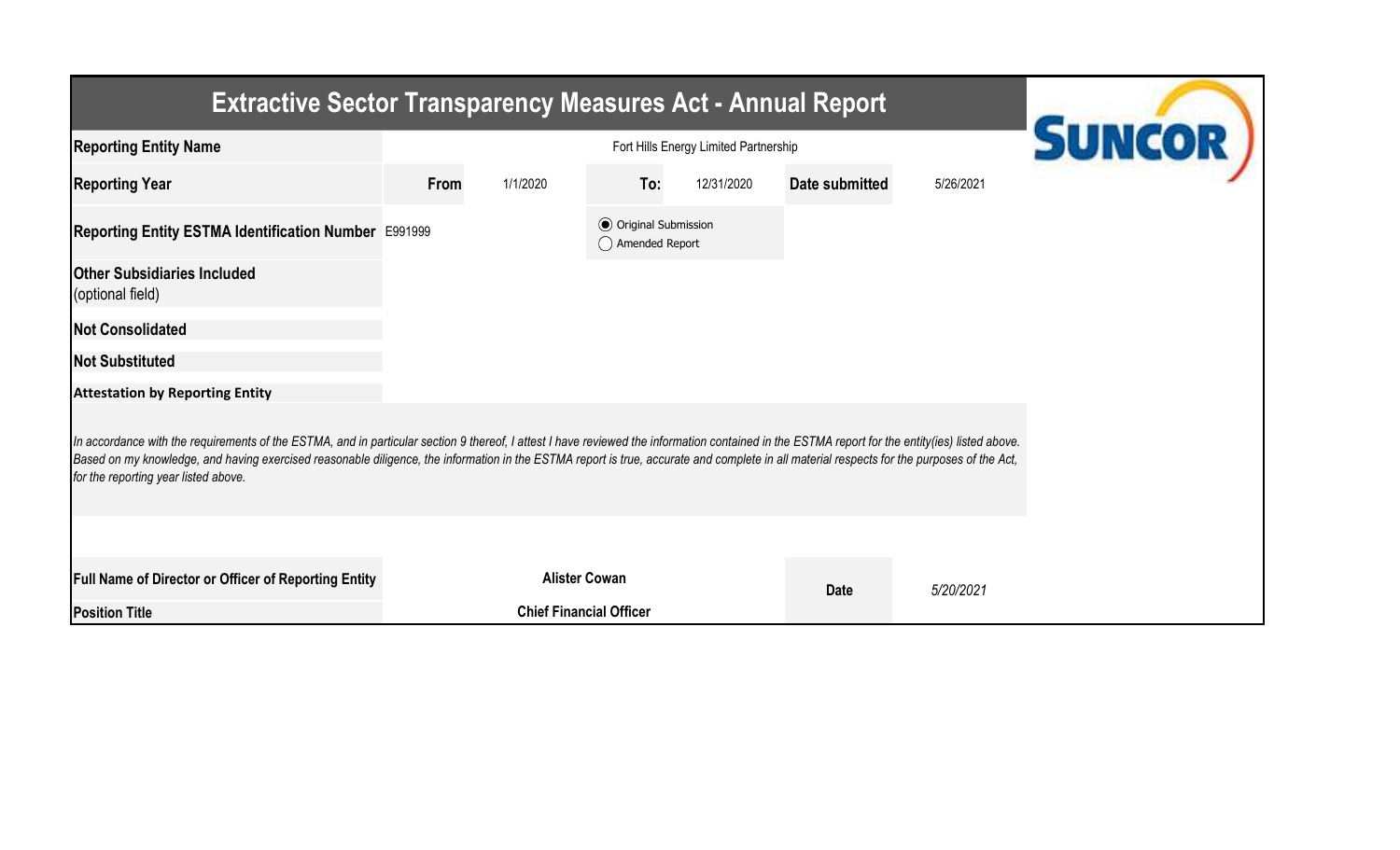| <b>Extractive Sector Transparency Measures Act - Annual Report</b>                                                                           |                                        |                                                                                 |                          |                          |           |                                          |                |                             |                                                  |                                      |              |
|----------------------------------------------------------------------------------------------------------------------------------------------|----------------------------------------|---------------------------------------------------------------------------------|--------------------------|--------------------------|-----------|------------------------------------------|----------------|-----------------------------|--------------------------------------------------|--------------------------------------|--------------|
| <b>Reporting Year</b>                                                                                                                        | From:                                  | 1/1/2020                                                                        | To:                      | 12/31/2020               |           |                                          |                |                             |                                                  |                                      |              |
| <b>Reporting Entity Name</b>                                                                                                                 |                                        | Fort Hills Energy Limited Partnership                                           |                          |                          |           | <b>Currency of the</b><br>Report         | CAD            |                             |                                                  |                                      |              |
| <b>Reporting Entity ESTMA</b><br><b>Identification Number</b>                                                                                |                                        | E991999                                                                         |                          |                          |           |                                          |                |                             |                                                  |                                      |              |
| <b>Subsidiary Reporting Entities (if</b><br>necessary)                                                                                       |                                        |                                                                                 |                          |                          |           |                                          |                |                             |                                                  |                                      |              |
|                                                                                                                                              |                                        |                                                                                 |                          | <b>Payments by Payee</b> |           |                                          |                |                             |                                                  |                                      |              |
| <b>Country</b>                                                                                                                               | <b>Payee Name</b>                      | Departments, Agency, etc<br>within Payee that Received<br>Payments <sup>2</sup> | <b>Taxes</b>             | <b>Royalties</b>         | Fees      | <b>Production</b><br><b>Entitlements</b> | <b>Bonuses</b> | Dividends                   | Infrastructure<br>Improvement<br><b>Payments</b> | <b>Total Amount paid</b><br>to Payee | <b>Notes</b> |
| Canada                                                                                                                                       | Government of Canada                   |                                                                                 | $\sim$                   | $\sim$                   | 160,000   | $\sim$                                   | $\sim$         | - 1                         | $\sim$                                           | 160,000                              |              |
| Canada -Alberta                                                                                                                              | Government of Alberta                  |                                                                                 |                          | 16,790,000               | 9,490,000 | $\sim$                                   | $\sim$         | $\sim$                      |                                                  | 26,280,000                           |              |
| Canada -Alberta                                                                                                                              | Municipality of Wood Buffalo (Alberta) |                                                                                 | 54,900,000               | $\sim$                   | 10,000    | $\sim$                                   | $\sim$         | $\mathcal{L}^{\mathcal{A}}$ | $\sim$                                           | 54,910,000                           |              |
| Canada - Alberta                                                                                                                             | Fort Chipewyan Metis Local 125         |                                                                                 | $\overline{\phantom{a}}$ | $\sim$                   | 120,000   | $\sim$                                   | $\sim$         | $\sim$                      | $\sim$                                           | 120,000                              |              |
|                                                                                                                                              |                                        |                                                                                 |                          |                          |           |                                          |                |                             |                                                  |                                      |              |
| - All payments are reported in Canadian dollars.<br><b>Additional Notes:</b><br>- All amounts have been rounded to the nearest \$10,000 CAD. |                                        |                                                                                 |                          |                          |           |                                          |                |                             |                                                  |                                      |              |